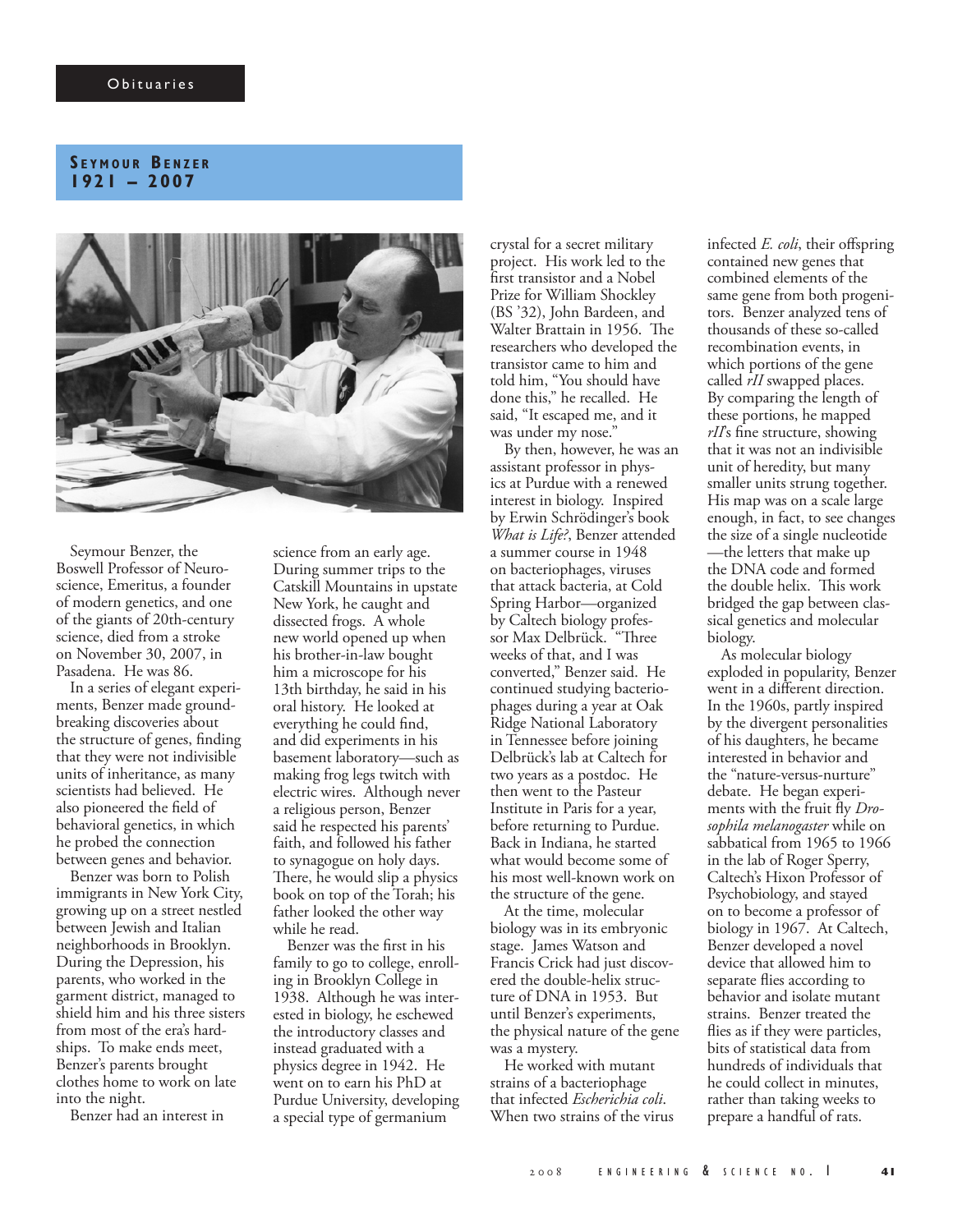## **DAVID C. ELLIOT 1917 – 2007**

His lab first studied the flies' response to light, creating strains that failed to go toward a light, as normal flies do. Benzer, his students, and his postdocs also developed strains that slept and woke at random intervals, flies that died early, and mutant females that brushed away males. By finding these kinds of mutants, they identified the genes responsible for the flies' circadian rhythms—the natural biological clocks of organisms—and other genes responsible for courtship, memory, and learning.

His research was controversial at the time, as many scientists were skeptical as to whether the small and simple fruit fly could be used to dissect the complexities of behavior. His first seminar in Sperry's lab outlining some of his initial fly research was met with a divided reaction. "They were pretty much split down the middle between those who thought that this was great stuff and others who thought this was pure crap," he recalled. "They were really screaming at each other."

Nevertheless, Benzer was highly respected, and he pursued his interests with freedom. His work with fruit flies grew into the new field of neurogenetics, showing that much of behavior is hardwired and not the result of one's environment.

He became Caltech's Boswell Professor in 1975 and officially retired in 1992, although he remained an active researcher afterward. In the late 1990s, Benzer and colleagues identified the

famous "Methuselah" gene in fruit flies. Named after the Biblical character who supposedly lived 969 years, the gene is key to longevity. The mutants lived 35 percent longer, tolerated higher temperatures, survived longer without food, and were more resistant to poison than normal flies.

Over his career, Benzer accumulated more than 40 honors, including membership in the National Academy of Sciences, the Royal Society, and the American Academy of Arts and Sciences. He won the National Medal of Science, the Wolf Prize in Medicine from Israel, the Crafoord Prize of the Royal Swedish Academy of Sciences, the International Prize for Biology from Japan, the Albert Lasker Award for Basic Medical Research, and the Albany Medical Center Prize. He also won the Gairdner International Award twice. In 2000 he became the subject of the book *Time, Love, Memory: A Great Biologist and His Quest for the Origins of Behavior*, by Jonathan Weiner. Although many colleagues said his work deserved a Nobel Prize, the award eluded him. "My mother always regarded me as a failure because I didn't get the Nobel Prize," he remarked.

Benzer savored gastronomical experiences, whether it was discovering sushi in Japan or, upon encountering a dearth of good restaurants in Cambridge, England, forming a gourmet club with friends to prepare their own meals. Colleagues in his lab recalled him offering them bizarre food

such as rotten fish or chocolate-coated grubs.

His enthusiasm for trying diverse cuisine paralleled his passion for reaching across scientific disciplines, having gone from physics to molecular biology to neurogenetics. Colleagues remembered him as a visionary and scientific maverick, following wherever his curiosity took him. But his science was more than mere interest—it was an extension of who he was. Often waking up just before noon, he would work deep into the early morning hours, prompting colleagues to wonder if his own biological clock was the inspiration behind his research on circadian rhythms. He relished starting afresh in a new field in which he was ignorant and could ask basic questions. "Ask stupid questions," he said, "and you often get amazing answers."

Benzer is survived by his wife, Carol Miller; two daughters, Barbara Freidin and Martha Goldberg; a son, Alexander Benzer; two stepsons, Renny and Douglas Feldman; and four grandchildren. His first wife, Dorothy Vlosky, died in 1978. —*MW*



David C. Elliot, professor of history, emeritus, died on November 21. He was 90.

Born in Larkhall, Scotland, Elliot was the son of a minister. He attended the University of St. Andrews, where in 1938 he met Nancy Haskins, an exchange student from Chattanooga, Tennessee. The next year, they decided to get married.

India was then under British colonial rule. Elliot joined the Indian Civil Service, of which only about 1,000 members governed the country at a given time. In 1940, he was sent to the Punjab region at what today is the northern border of India and Pakistan. At 23, he governed an area larger than Scotland, and he spent much of his time traveling the countryside on horseback. He would return to India in 1997 for the 50th anniversary of the nation's independence.

In order for Haskins to join Elliot in India, she had to be a British citizen—or at least married to one. She went to South Carolina, which recognized common law marriage, and married Elliot by proxy.